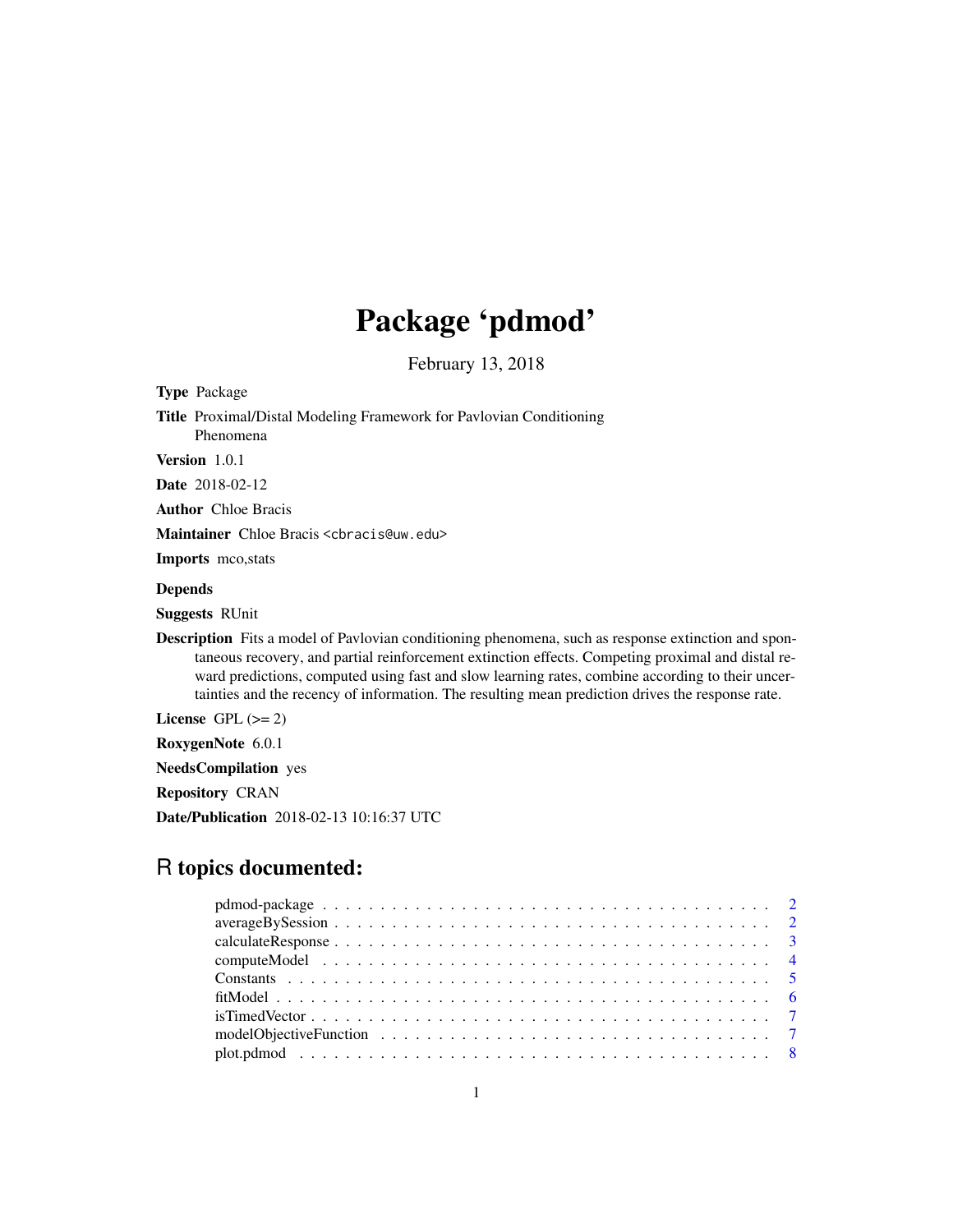<span id="page-1-0"></span>

| Index |  |  |  |  |  |  |  |  |  |  |  |  |  |  |  |  | -11 |
|-------|--|--|--|--|--|--|--|--|--|--|--|--|--|--|--|--|-----|

pdmod-package *Proximal/Distal Modeling Framework*

#### Description

In this model, Pavlovian phenomena conditioning phenomena (acquisition, extinction, spontaneous recovery and the partial reinforcement extinction effect) emerge from reward predictions of parallel neural circuits that combine according to their time-varying uncertainties. This package provides methods to compute the model for different parameter values and fit parameters to experimental data.

#### Details

| Package: | pdmod      |
|----------|------------|
| Type:    | Package    |
| Version: | 1.0        |
| Date:    | 2014-03-27 |
| License: | $GPL (=2)$ |

For a given set of rewards/non-rewards paired with a signal in a Pavlovian conditioning experiment (specified as a [TimedVector](#page-8-1)), the animal's response for a given set of parameter values can be computed with [computeModel](#page-3-1). Additionally, if experimental response data is available, the parameter values can be fit to the data using [fitModel](#page-5-1). Additional methods [averageBySession](#page-1-1) and [plot.pdmod](#page-7-1) are available to manipulate and plot model results.

[TimedVector](#page-8-1) is a class used to associate reward/no-reward with a time schedule with helper methods [c](#page-0-0), [isTimedVector](#page-6-1), [print](#page-0-0), [time](#page-0-0), and [verifyTimedVector](#page-9-1).

#### Author(s)

Chloe Bracis

Maintainer: Chloe Bracis <cbracis@uw.edu>

<span id="page-1-1"></span>averageBySession *Average by session*

#### **Description**

Calculates the average estimate per session or block of trials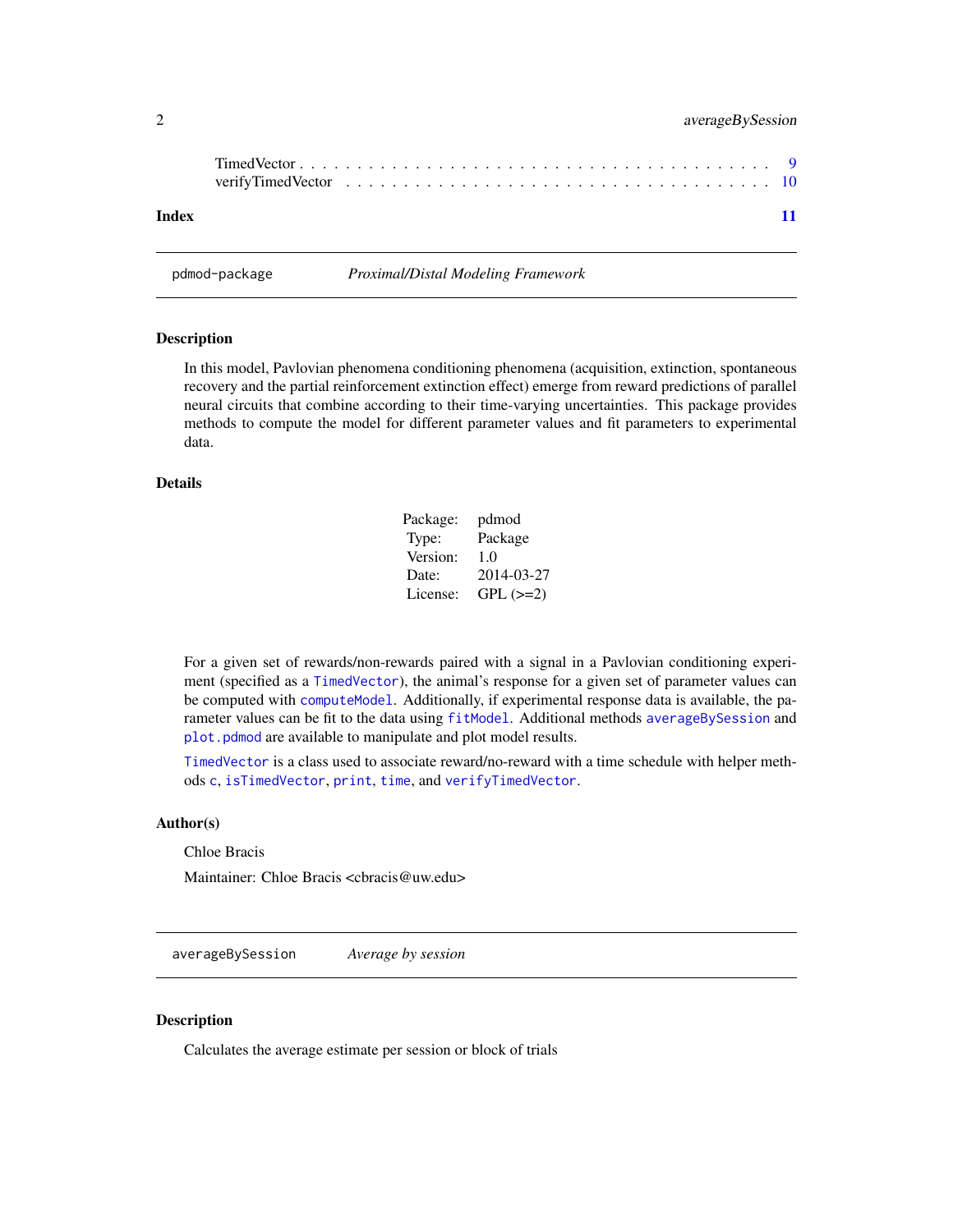# <span id="page-2-0"></span>calculateResponse 3

#### Usage

```
averageBySession(estimate, sessionBoundaries)
```
#### Arguments

estimate Series of estimates in event time sessionBoundaries Vector of the starting indices for each session (which means to include the end, the last value should be length(estimate)  $+ 1$ )

#### Value

Vector of average estimate for each session

#### Author(s)

Chloe Bracis

# Examples

```
# Create vector of values (i.e. estimates, respones, etc.)
values = runif(100)# Specify sessions, here a group of 10 trials
sessionBoundaries = seq(1, 101, 10)
valuesBySession = averageBySession(values, sessionBoundaries)
```
<span id="page-2-1"></span>calculateResponse *Calculate response from the estimate*

# Description

Given an estiamtes probability of reward beween 0 and 1, calculates a response rate (i.e. the measured response of the animal such as visits to the food delivery system)

#### Usage

```
calculateResponse(k, rmax, est)
```
#### Arguments

| k    | Response rate parameter |
|------|-------------------------|
| rmax | Maximum response        |
| est  | Vector of estimates     |

#### Value

Vector of responses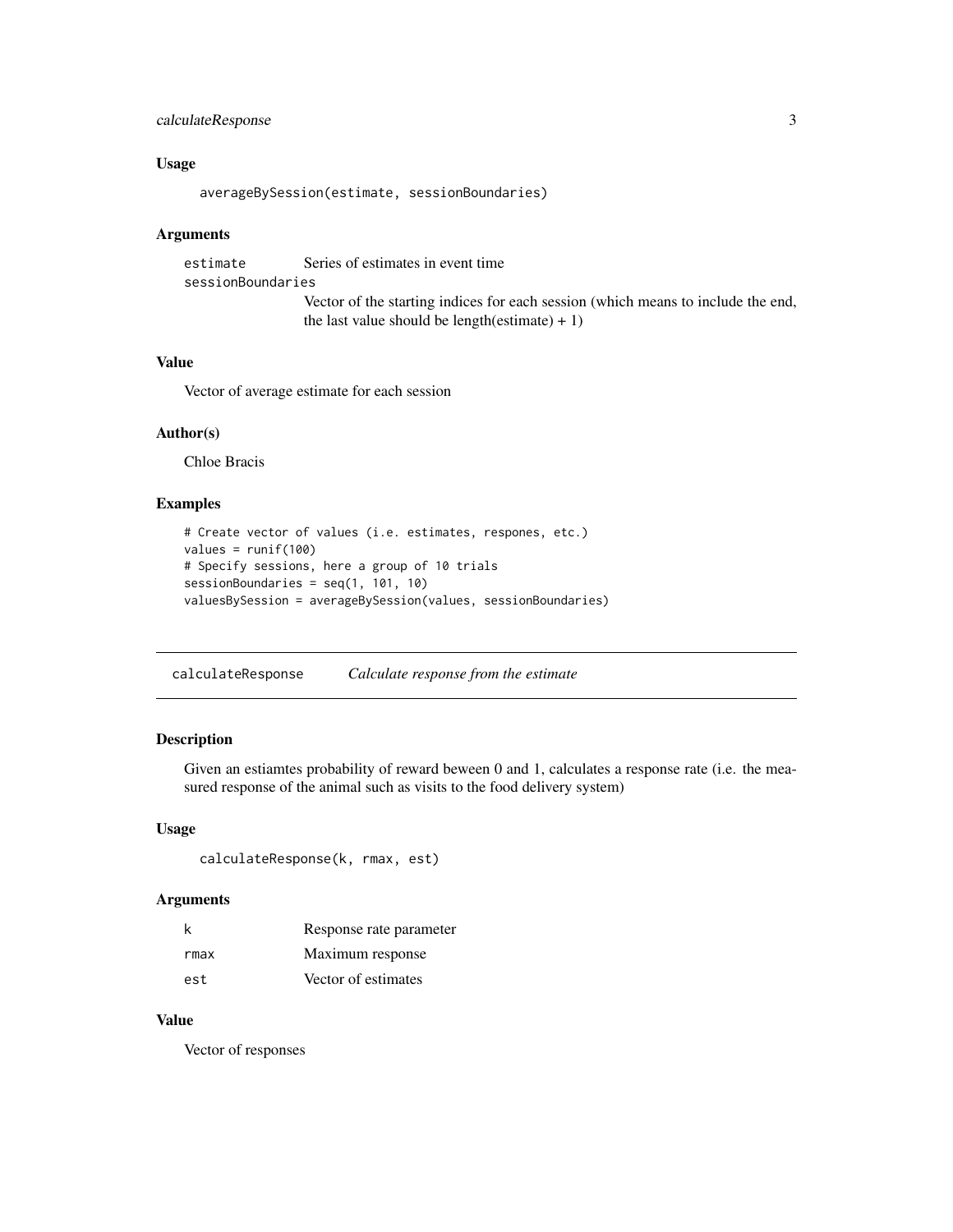#### <span id="page-3-0"></span>Author(s)

Chloe Bracis

#### See Also

[Constants](#page-4-1), [isTimedVector](#page-6-1), [verifyTimedVector](#page-9-1)

#### Examples

calculateResponse(0.8, 10, runif(20))

<span id="page-3-1"></span>computeModel *Calculates proximal/distal model*

# Description

Calulates a realization of a proximal/distal model for a specified sequence of trials and paramter values. Use the verbose parameter to include underlying model components (distal and proximal estimates, weights, uncertainties and signal-reward association) in addition to the mean estimate.

# Usage

computeModel(x, mFast, mSlow, n,  $g = 0$ , h, tau =  $1/TV_DAY$ , threshold = 0, verbose = TRUE)

#### Arguments

| $\mathsf{x}$ | Object of class TimedVector specifying trials including whether signal was re-<br>warded/unrewarded and times                                                      |
|--------------|--------------------------------------------------------------------------------------------------------------------------------------------------------------------|
| mFast        | Learning rate of proximal memory estimates                                                                                                                         |
| mSlow        | Learning rate of distal memory estimates                                                                                                                           |
| n            | Learning rate of uncertainty estimates                                                                                                                             |
| h            | Decay rate of distal memory uncertainty estimator as time passes between trials                                                                                    |
| g            | Association learning speed parameter                                                                                                                               |
| tau          | Temporal scaling coefficient to translate time differences in x to fractional days.<br>Defaults to 1/TV_DAY assuming that the times in x are expressed in minutes. |
| threshold    | Difference in real time that must pass before deflation kicks in (used for testing)                                                                                |
| verbose      | true to include supporting estimates, weights, etc.                                                                                                                |

# Value

Series of estimates

#### Author(s)

Chloe Bracis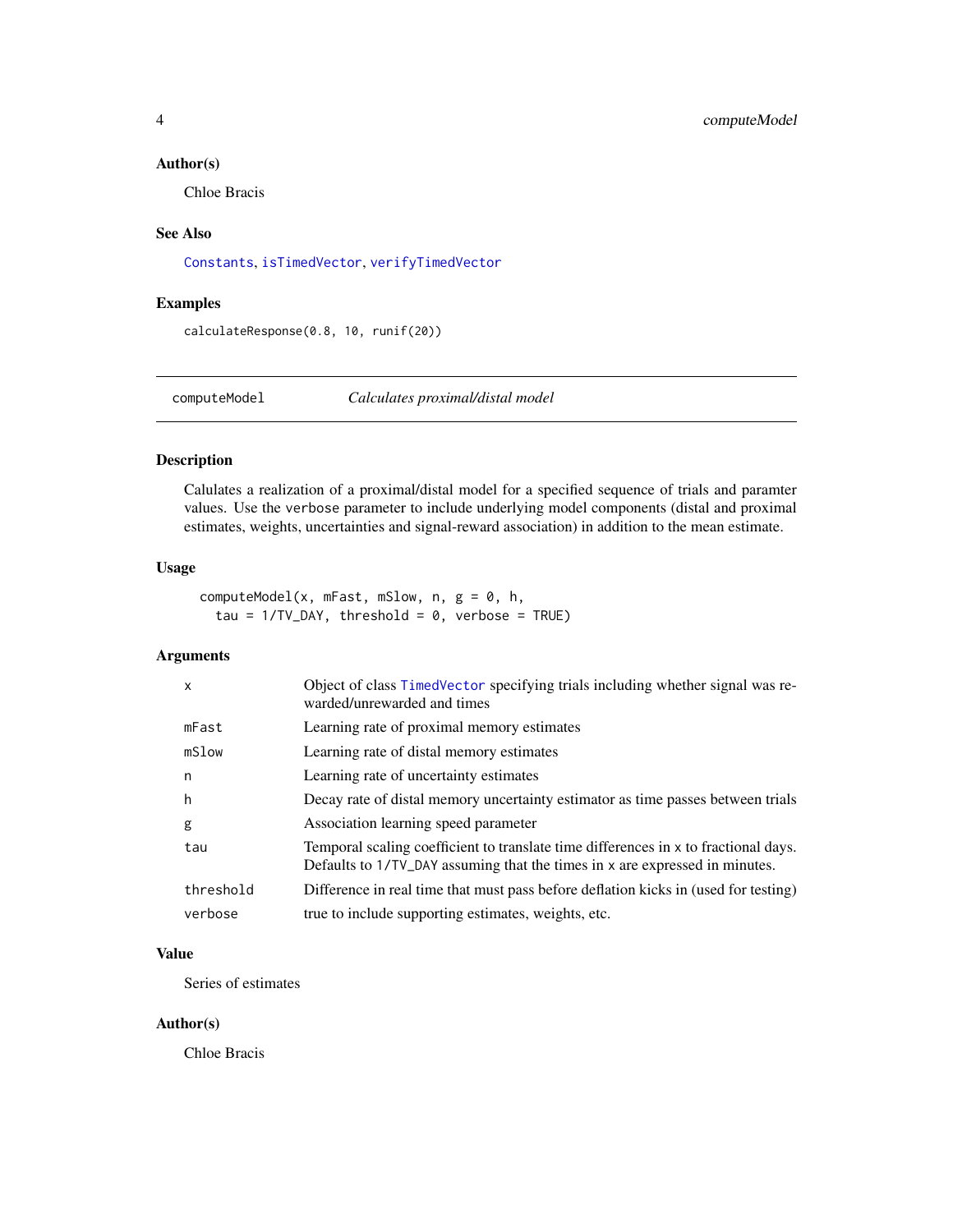#### <span id="page-4-0"></span>Constants 5

# See Also

[calculateResponse](#page-2-1), [averageBySession](#page-1-1)

#### Examples

```
# Create 5 sessions of 20 rewarded trials,
# then 2 sessions of 20 unrewarded trials
trialTime = as.vector(sapply(0:6, function(x) 1:20 + x * TV_DAY))
trials = TimedVector(c(rep(1, 5*20), rep(0, 2*20)), trialTime)
estimates = computeModel(trials, mFast = 0.7, mSlow = 0.1, n = 0.05,
g = 500, h = 0.2, verbose = TRUE)
plot(estimates, trials)
```
<span id="page-4-1"></span>Constants *Constants*

#### Description

Constants to use with [TimedVector](#page-8-1) for specifying time between events.

# Usage

TV\_MINUTE

TV\_HOUR

TV\_DAY

#### Format

Numeric constants

# Details

TV\_MINUTE A minute TV\_HOUR An hour TV\_DAY A day

#### Author(s)

Chloe Bracis

#### See Also

[TimedVector](#page-8-1)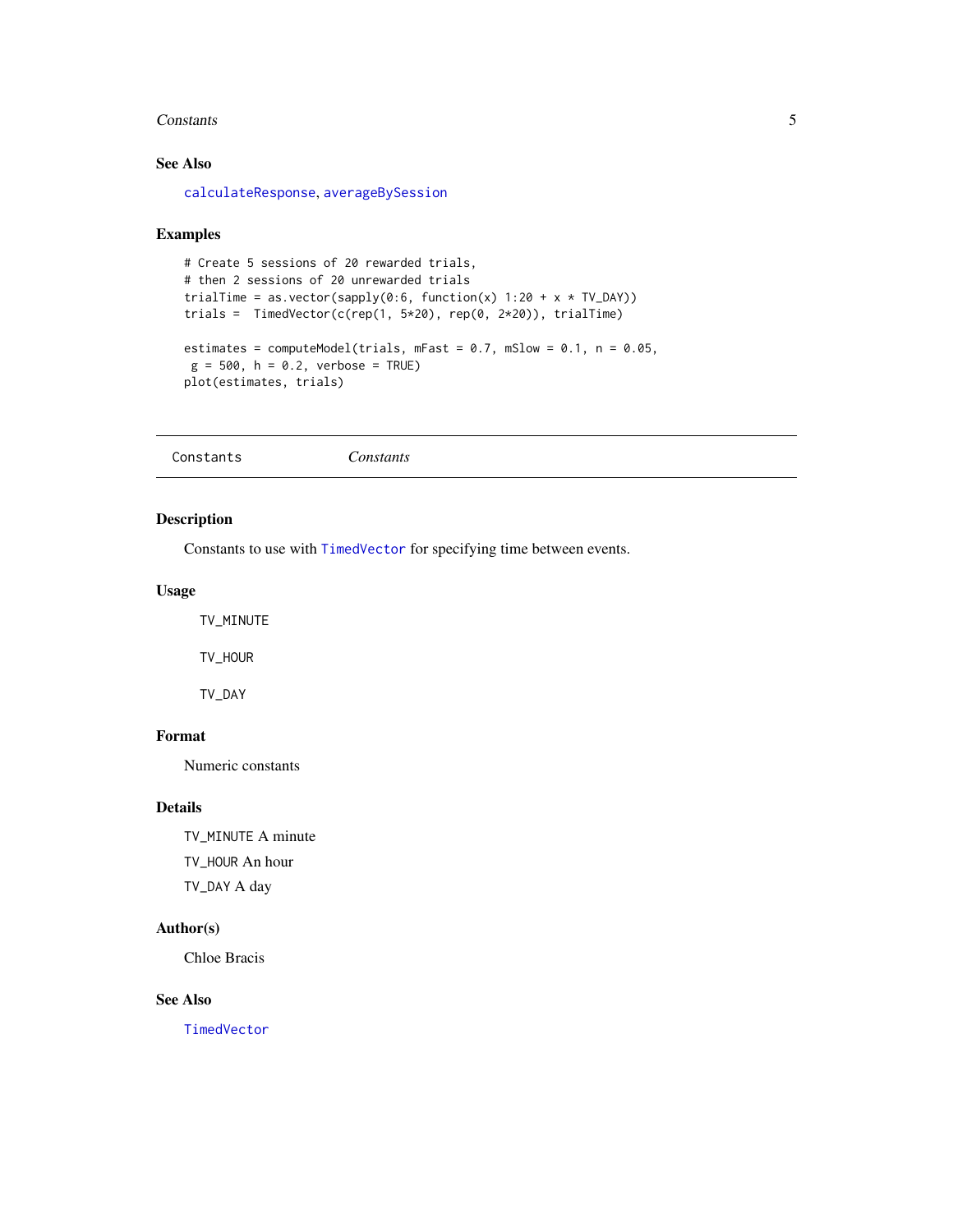<span id="page-5-1"></span><span id="page-5-0"></span>

# Description

Estimates parameters for proximal/distal model using multi-criteria estimation ([mco](#page-0-0))

# Usage

```
fitModel(dataX, dataResponse,
 responseFunction = calculateResponse,
 sessionBoundaries = NA, fitG = TRUE)
```
# Arguments

| dataX             | Object of class TimedVector specifying trials including whether signal was re-<br>warded/unrewarded and times                                                                                                                          |
|-------------------|----------------------------------------------------------------------------------------------------------------------------------------------------------------------------------------------------------------------------------------|
| dataResponse      | Corresponding observations of subject's response to signal                                                                                                                                                                             |
| responseFunction  |                                                                                                                                                                                                                                        |
|                   | The function to use to transform the mean estimate into a response                                                                                                                                                                     |
| sessionBoundaries |                                                                                                                                                                                                                                        |
|                   | (optional) Vector defining how to group the trials into sessions where the items<br>are the starting indicies for each session (so the last value can be the index after<br>the last trial) and NAs are used for gaps between sessions |
| fitG              | TRUE (default) to estimate $g$ , or FALSE to fix $g$ at 0                                                                                                                                                                              |
|                   |                                                                                                                                                                                                                                        |

# Value

Model fit

# Author(s)

Chloe Bracis

# See Also

[computeModel](#page-3-1)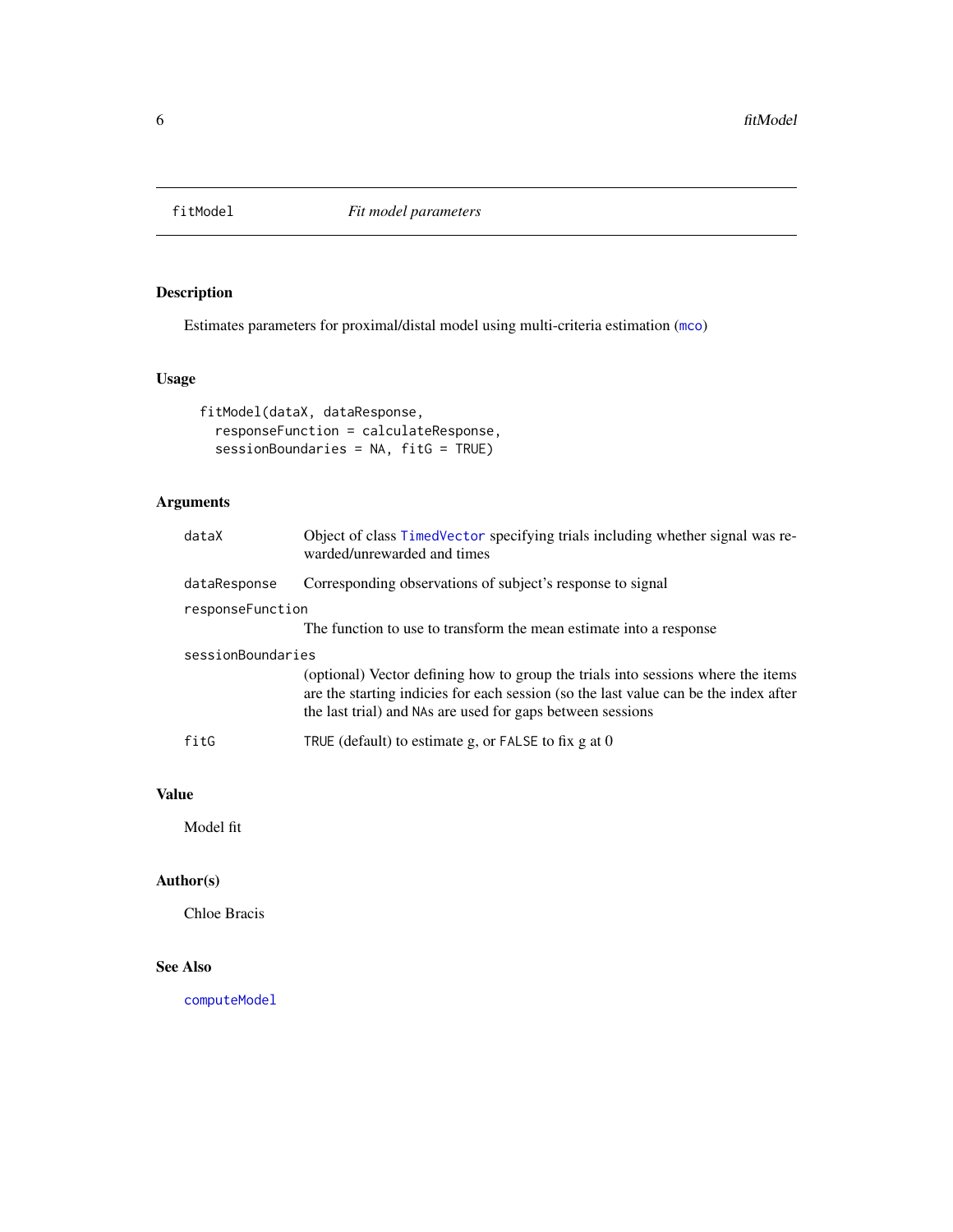<span id="page-6-1"></span><span id="page-6-0"></span>isTimedVector *Is TimedVector*

#### Description

Determines if an object inherits [TimedVector](#page-8-1)

#### Usage

```
isTimedVector(tv)
```
#### Arguments

tv Potential TimedVector object

# Value

TRUE, if the object inherits TimedVector FALSE, otherwise

#### Author(s)

Chloe Bracis

#### See Also

[TimedVector](#page-8-1), [verifyTimedVector](#page-9-1)

# Examples

```
# A TimedVector
tv = TimedVector(rep(1, 10), 1:10)isTimedVector(tv)
# Not a TimedVector
isTimedVector(1:10)
isTimedVector(time(tv))
```
modelObjectiveFunction

*Objective function to fit model parameters*

# Description

Function passed to optimization routine to minimize to estimate parameters. Uses mean squared error to calculate difference between dataResponse and what [computeModel](#page-3-1)) would forcast for dataX using parameters pars.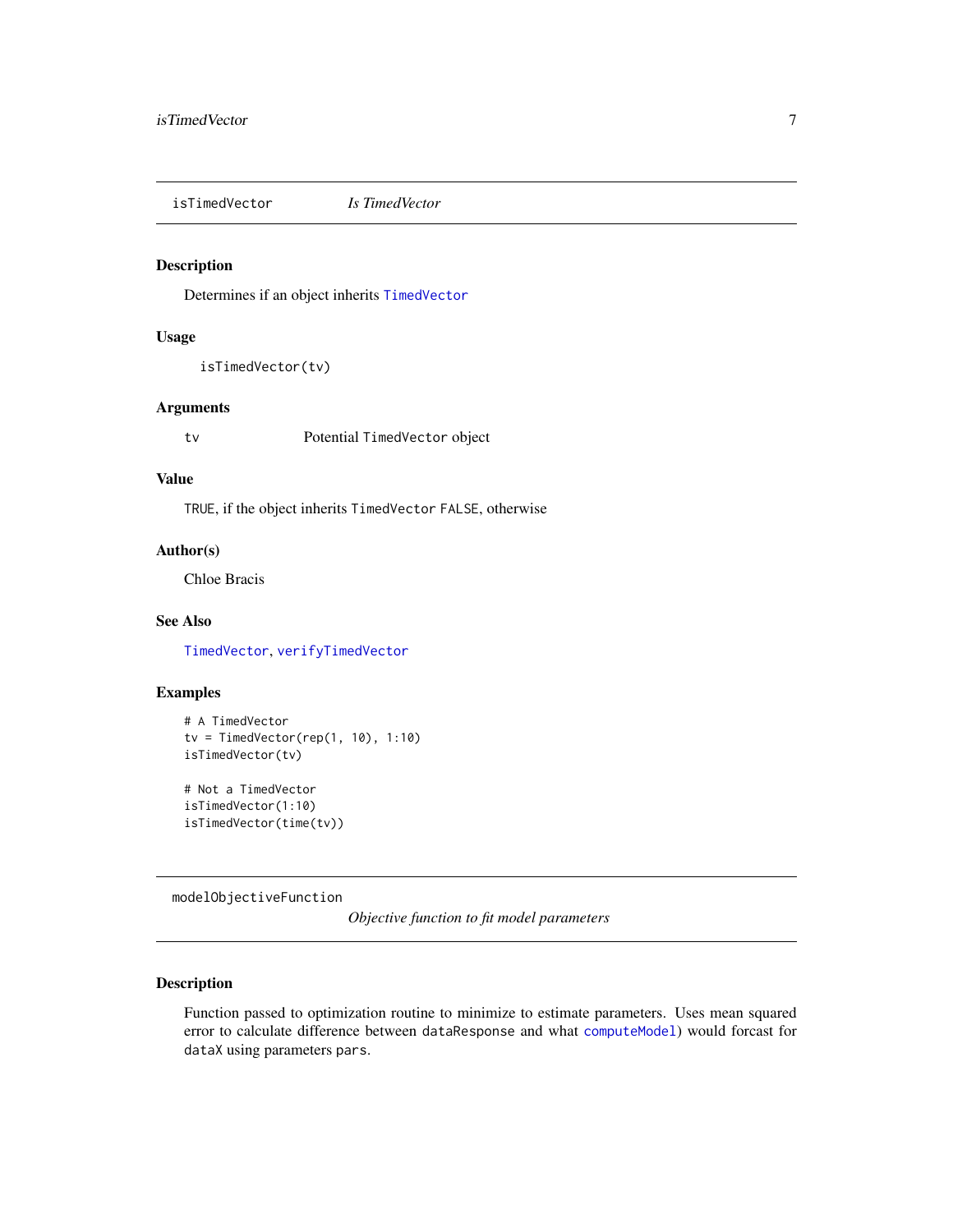# <span id="page-7-0"></span>Usage

```
modelObjectiveFunction(pars, dimension, dataX,
  dataResponse, responseFunction = calculateResponse,
  sessionBoundaries = NA, fitG = TRUE)
```
#### Arguments

| pars              | Vector of parameters mFast, mSlow, n, hSlow, and r                                                                                                                                                                                   |
|-------------------|--------------------------------------------------------------------------------------------------------------------------------------------------------------------------------------------------------------------------------------|
| dimension         | What dimension to return error in, 1 for single criteria optimization, or number<br>of columns of data for multicriteria optimization                                                                                                |
| dataX             | List of observations of process $x(i)$ (with real time)                                                                                                                                                                              |
| dataResponse      | Corresponding list of observations of subject's response to $x(i)$ , i.e. $-x(i)$                                                                                                                                                    |
| responseFunction  |                                                                                                                                                                                                                                      |
|                   | The function to use to transform the forecast into a response                                                                                                                                                                        |
| sessionBoundaries |                                                                                                                                                                                                                                      |
|                   | (option) Vector defining how to group the trials into sessions where the items<br>are the starting indicies for each session (so the last value can be the index after<br>the last trial) and NAs are used for gaps between sessions |
| fitG              | TRUE to estimate g, or FALSE to fix g at $\theta$                                                                                                                                                                                    |

#### Value

Error between dataRespones and what would have been estimated for dataX based on parameters pars

# Author(s)

Chloe Bracis

# See Also

[computeModel](#page-3-1), [fitModel](#page-5-1)

<span id="page-7-1"></span>plot.pdmod *Plot model*

# Description

Plots a pdmod class (what's returned from [computeModel](#page-3-1) with verbose = TRUE). The plots show the proximal and distal estimates, their corresponding uncertainties and weights, as well as the overall mean estimate.

#### Usage

```
## S3 method for class 'pdmod'
plot(x, actual, n, ...)
```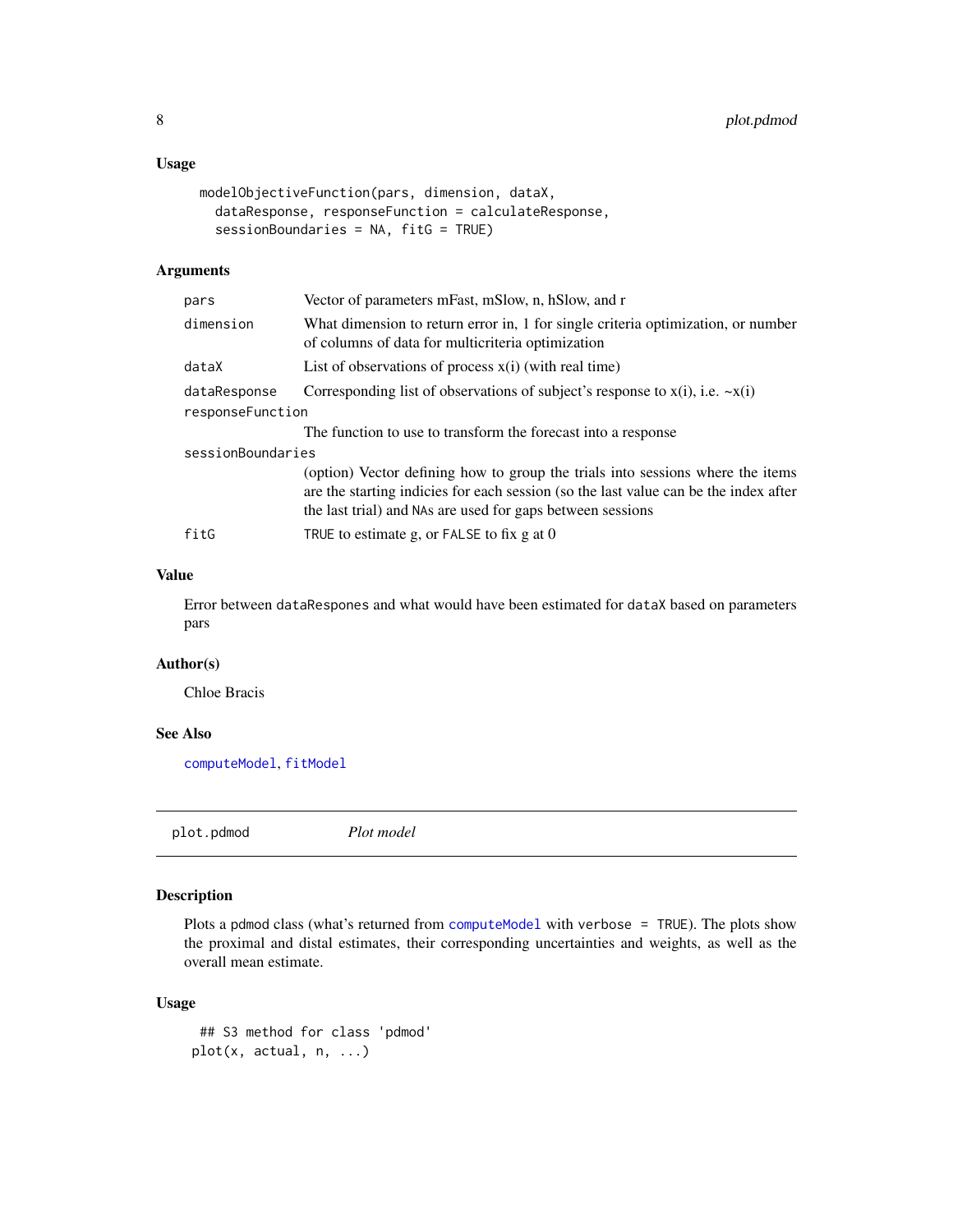#### <span id="page-8-0"></span>TimedVector 9

#### Arguments

| x      | Object of class pdmod                  |
|--------|----------------------------------------|
| actual | Actual rewards received                |
| n      | (optional) Only plot the last n values |
|        | Other arguments to plot                |

# Author(s)

Chloe Bracis

# Examples

```
# Create 5 sessions of 20 rewarded trials,
# then 2 sessions of 20 unrewarded trials
trialTime = as.vector(sapply(0:6, function(x) 1:20 + x * TV_DAY))
trials = TimeVector(c(rep(1, 5*20), rep(0, 2*20)), trialTime)estimates = computeModel(trials, mFast = 0.7, mSlow = 0.1, n = 0.05,
g = 500, h = 0.2, verbose = TRUE)
plot(estimates, trials)
```
<span id="page-8-1"></span>TimedVector *Create a TimedVector*

#### Description

The class TimedVector contains a vector of values in event time, as well as when in real time those events took place.

# Usage

TimedVector(x, t)

# Arguments

| Series of values in event time                                                                |  |
|-----------------------------------------------------------------------------------------------|--|
| (optional) Cooresponding real time of events in minutes. Default is an event<br>every minute. |  |

# Value

TimedVector

#### Author(s)

Chloe Bracis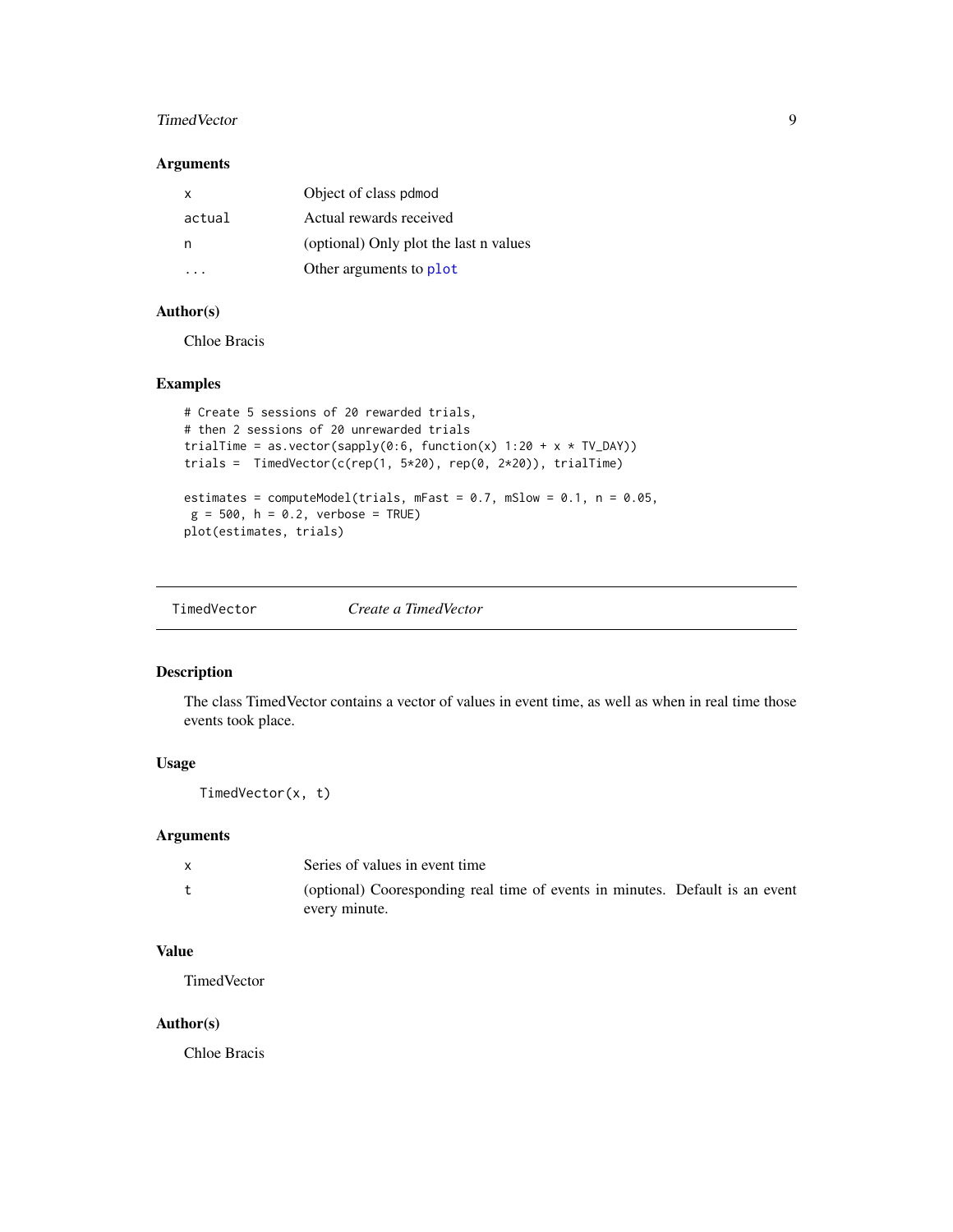# See Also

[Constants](#page-4-1), [isTimedVector](#page-6-1), [verifyTimedVector](#page-9-1)

#### Examples

```
# One session of 20 rewarded trials every minute
TimedVector(rep(1, 20), 1:20)
# Three sessions of rewarded trials, then one session of non-rewarded trials,
# with trials every 2 min and sessions every day
trialTime = as.vector(sapply(0:3, function(x) seq(2, 20, 2) + x * TV_DAY))
TimedVector(c(rep(1, 30), rep(0, 10)), trialTime)
```

```
# The above schedule of sessions, but 50% probability of reward
TimedVector(sample(0:1, 40, replace = TRUE), trialTime)
```
<span id="page-9-1"></span>verifyTimedVector *Verify TimedVector*

# Description

Verifies object really is a [TimedVector](#page-8-1) (stronger checks than [isTimedVector](#page-6-1)).

### Usage

```
verifyTimedVector(tv)
```
#### Arguments

tv Potential TimedVector object

#### Value

TRUE, if the object is a TimedVector FALSE, otherwise

#### Author(s)

Chloe Bracis

#### See Also

[isTimedVector](#page-6-1), [TimedVector](#page-8-1)

<span id="page-9-0"></span>